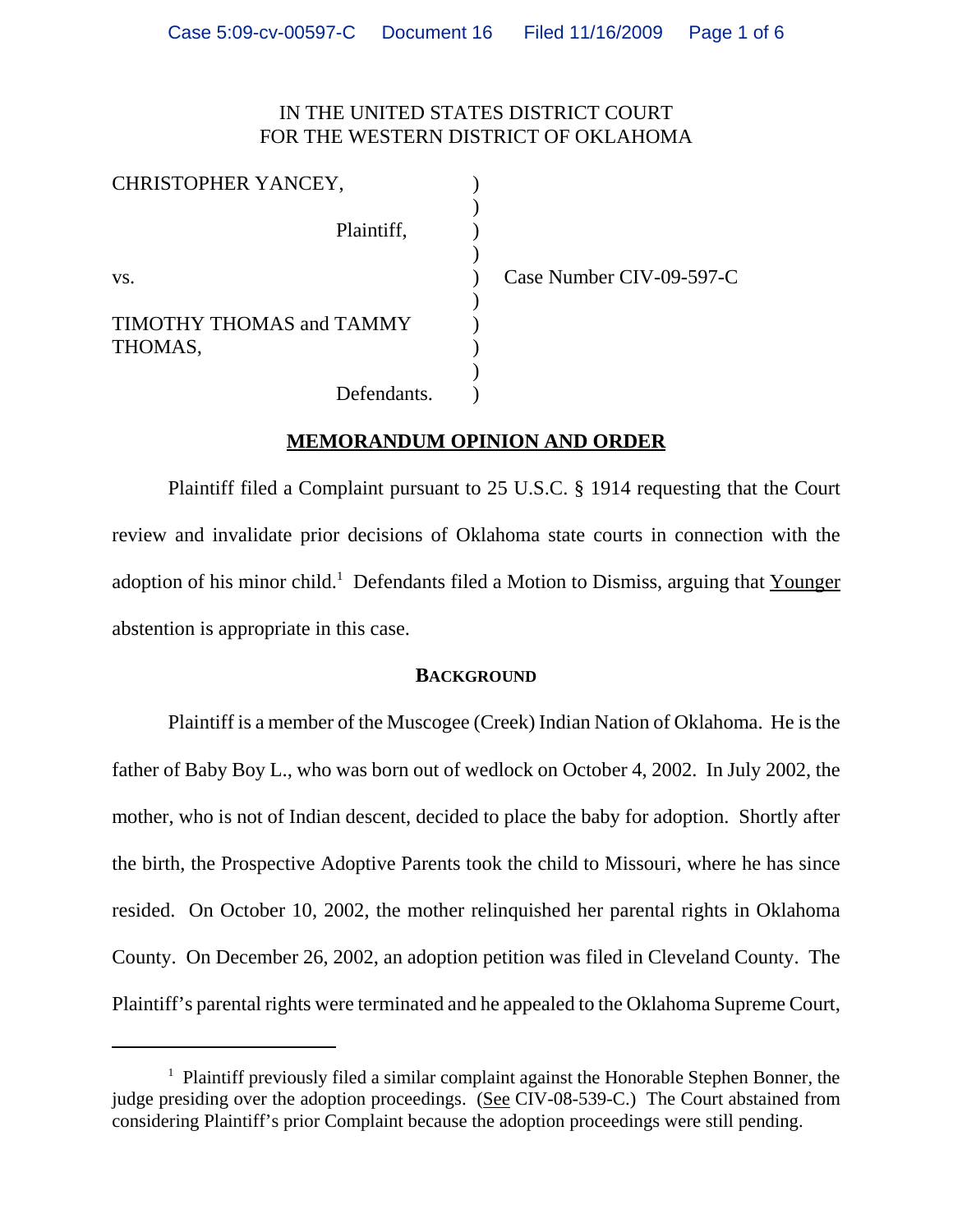claiming that the trial court erred in holding that the Indian Child Welfare Act, 25 U.S.C. §§ 1901 *et seq.* ("the Act"), did not apply. The Supreme Court agreed, reversing the termination of the Plaintiff's parental rights.

The Prospective Adoptive Parents then filed a new application to terminate the Plaintiff's parental rights. In February 2006, the trial court determined that the Act applied but that there was good cause to avoid the placement preferences of that Act, leaving the child in the custody of the Prospective Adoptive Parents. In January 2008, the Plaintiff filed a motion to transfer the case to Tribal Court. In February 2008, this motion was denied and the trial court issued an order finding that Plaintiff's consent to the adoption was unnecessary.<sup>2</sup> The Oklahoma Court of Civil Appeals affirmed the trial court's order, and the Oklahoma Supreme Court declined to consider Plaintiff's appeal. The adoption proceeding is still pending.

#### **DISCUSSION**

It is well established that abstention is only proper in a small minority of cases. New Orleans Pub. Serv., Inc. v. Council of City of New Orleans, 491 U.S. 350, 359 (1989). Congress defines the extent of federal judicial jurisdiction,<sup>3</sup> and "[w]hen a Federal court is

 $2 \text{ In the Court's prior Order in CIV-08-539-C, the Court stated that Plaintiff's parental rights.}$ had been terminated in February 2008. However, in its September 18, 2008, Order, the Oklahoma Court of Civil Appeals (OCCA) clearly stated that the only issue determined by the trial court in February 2008 was whether Plaintiff's consent was required for the adoption to take place. Although the OCCA noted that such a finding may be synonymous with a termination of parental rights, the court expressly stated that the trial court would hold a later hearing to determine Plaintiff's parental rights.

<sup>&</sup>lt;sup>3</sup> U.S. Const. art. III, § 1; Kline v. Burke Constr. Co., 260 U.S. 226, 233-34 (1922) (noting that Congress "may give, withhold or restrict such jurisdiction at its discretion, provided it be not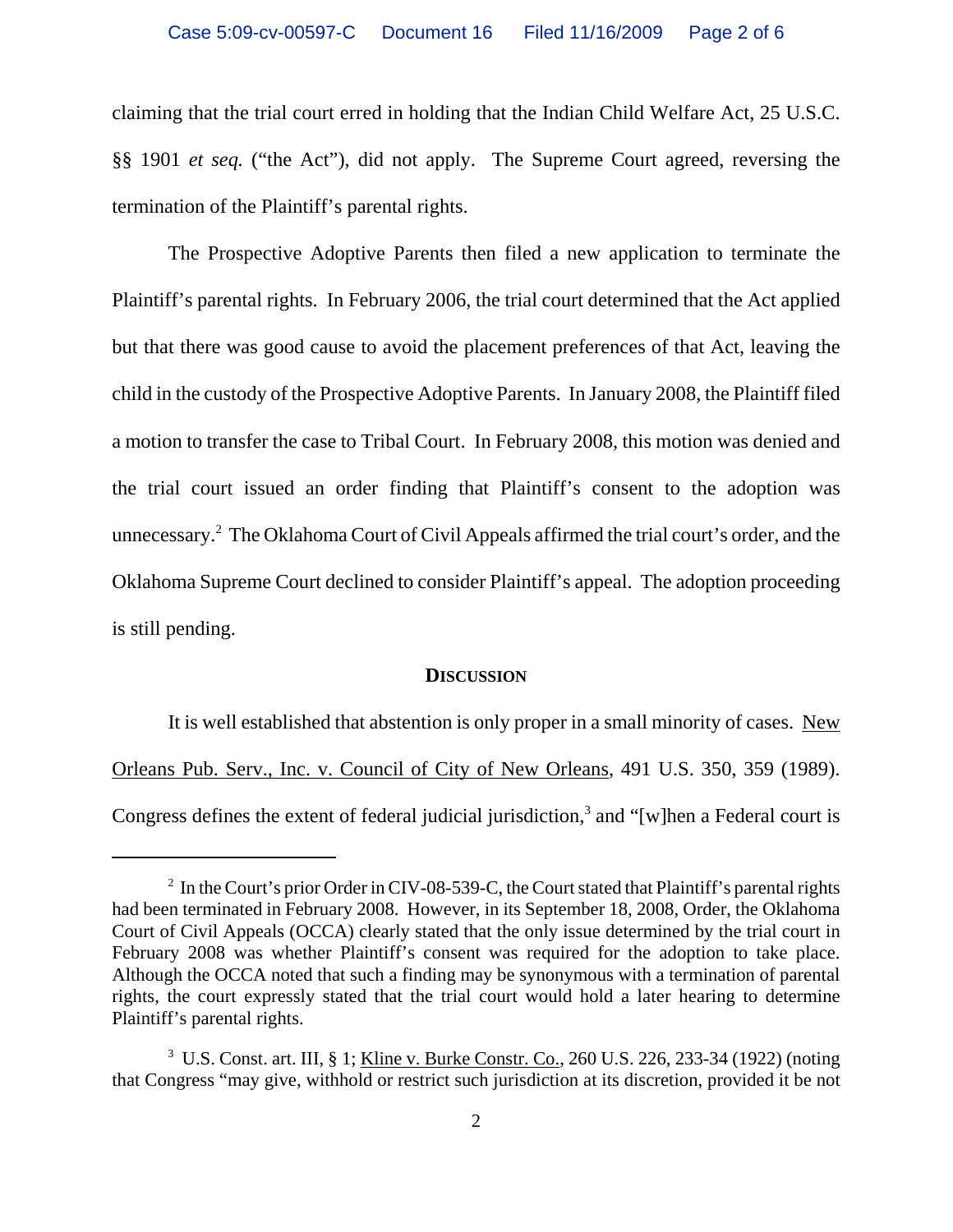properly appealed to in a case over which it has by law jurisdiction, it is its duty to take such jurisdiction." Willcox v. Consol. Gas Co. of N.Y., 212 U.S. 19, 40 (1909). There are certain narrow situations, however, in which federal courts should abstain from exercising jurisdiction.<sup>4</sup>

In Younger v. Harris, the Court held that a federal court could not enjoin an ongoing state criminal prosecution except under special circumstances. Id., 401 U.S. at 41. The basis for this decision was the longstanding belief that federal courts should not interfere with state court proceedings. Id. at 43. While this doctrine was initially limited to state criminal prosecutions, Huffman v. Pursue, Ltd. expanded it to encompass civil proceedings bearing a close resemblance to criminal prosecutions.<sup>5</sup> The doctrine was further expanded in Middlesex County Ethics Comm. v. Garden State Bar Ass'n to apply to state civil proceedings where important state interests were involved. 457 U.S. 423, 432 (1982). There, the Court set forth a three-part test to determine whether abstention is appropriate: (1) do the proceedings constitute ongoing state judicial proceedings; (2) are important state

extended beyond the boundaries fixed by the Constitution").

<sup>&</sup>lt;sup>4</sup> Colo. River Water Conservation Dist. v. United States, 424 U.S. 800 (1976); Younger v. Harris, 401 U.S. 37 (1971); Burford v. Sun Oil Co., 319 U.S. 315 (1943); R.R. Comm'n of Tex. v. Pullman Co., 312 U.S. 496 (1941).

<sup>&</sup>lt;sup>5</sup> 420 U.S. 592, 603 (1975) (noting that the State was a party to the proceeding and the proceeding was "both in aid of and closely related to criminal statutes").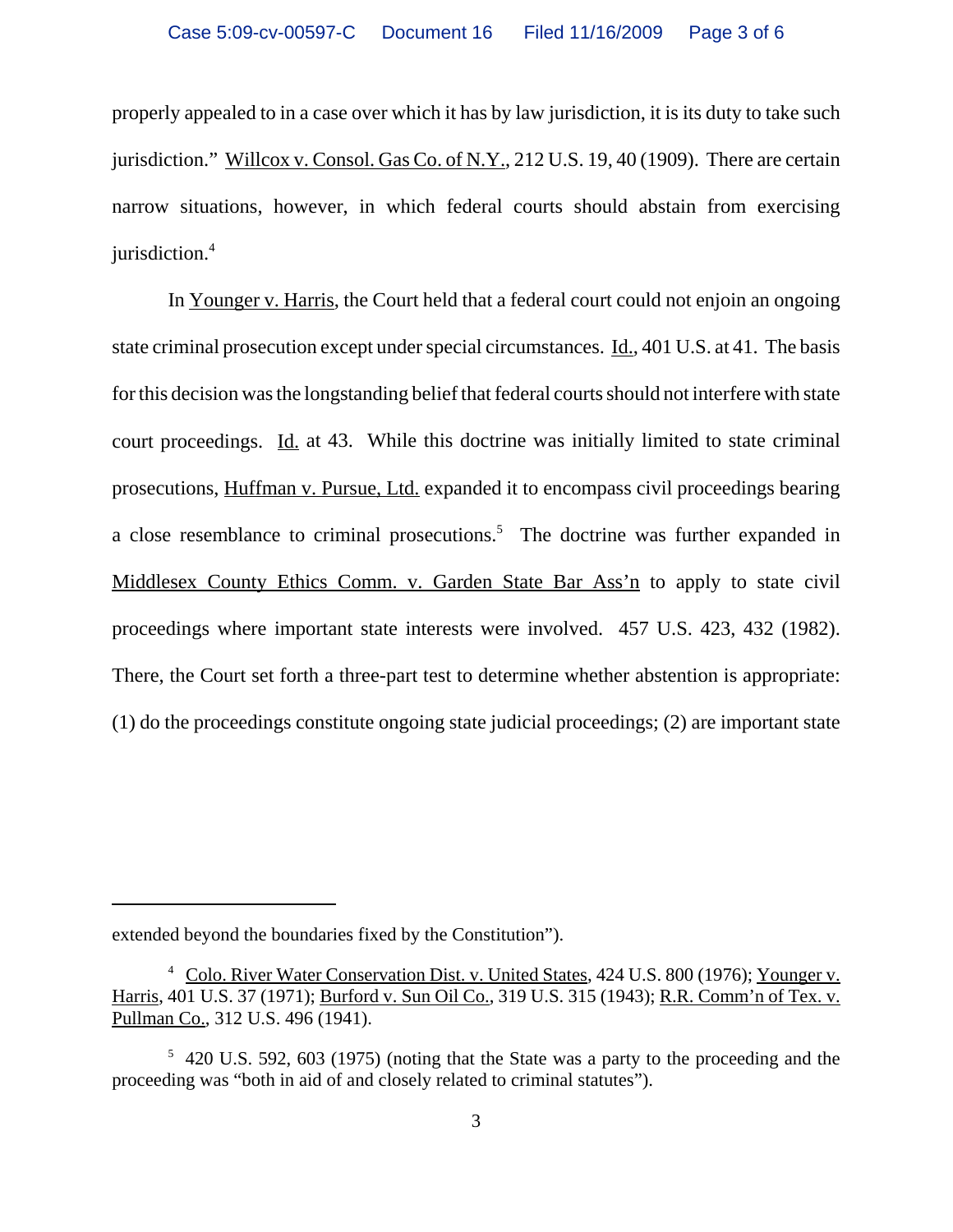interests implicated in the proceedings;  $6$  and (3) is there a sufficient opportunity to raise federal constitutional claims in the state court proceedings. Id.

Application of the Middlesex test to the facts of this case indicates that abstention is still appropriate in this instance. The adoption proceeding filed in the state district court is still pending and, although the State is not a party, it constitutes a state judicial proceeding so long as an important state interest is implicated. Pennzoil Co. v. Texaco, Inc., 481 U.S. 1, 10-11 (1987); Morrow v. Winslow, 94 F.3d 1386, 1396-97 (10th Cir. 1996). Family relations issues have traditionally been left to the states. Moore v. Sims, 442 U.S. 415, 435 (1979); Morrow, 94 F.3d at 1393. In fact, the Tenth Circuit noted in Morrow that "adoption and child custody proceedings are an especially delicate subject of state policy." Id. Based on this precedent, the State here has an important interest in the adoption proceedings currently pending in state court.

Finally, Plaintiff has a sufficient opportunity to raise his federal claims within the context of the state court proceeding. This prong requires Plaintiff to demonstrate that state procedural law clearly bars him from raising these claims in the state proceeding. Pennzoil, 481 U.S. at 14; Moore, 442 U.S. at 432. Plaintiff here has provided no such evidence, and

 $6$  The Plaintiff argues that Younger abstention is only appropriate when the state proceeding is criminal in nature or bears a close relationship to a criminal proceeding. (Dkt. No. 15). The Plaintiff appears to believe this follows from the language in Middlesex indicating that "[t]he importance of the state interest may be demonstrated by the fact that the noncriminal proceedings bear a close relationship to proceedings criminal in nature." 457 U.S. at 432. However, this Court reads that language, not as a limitation, but rather to indicate one possible basis for finding an important state interest.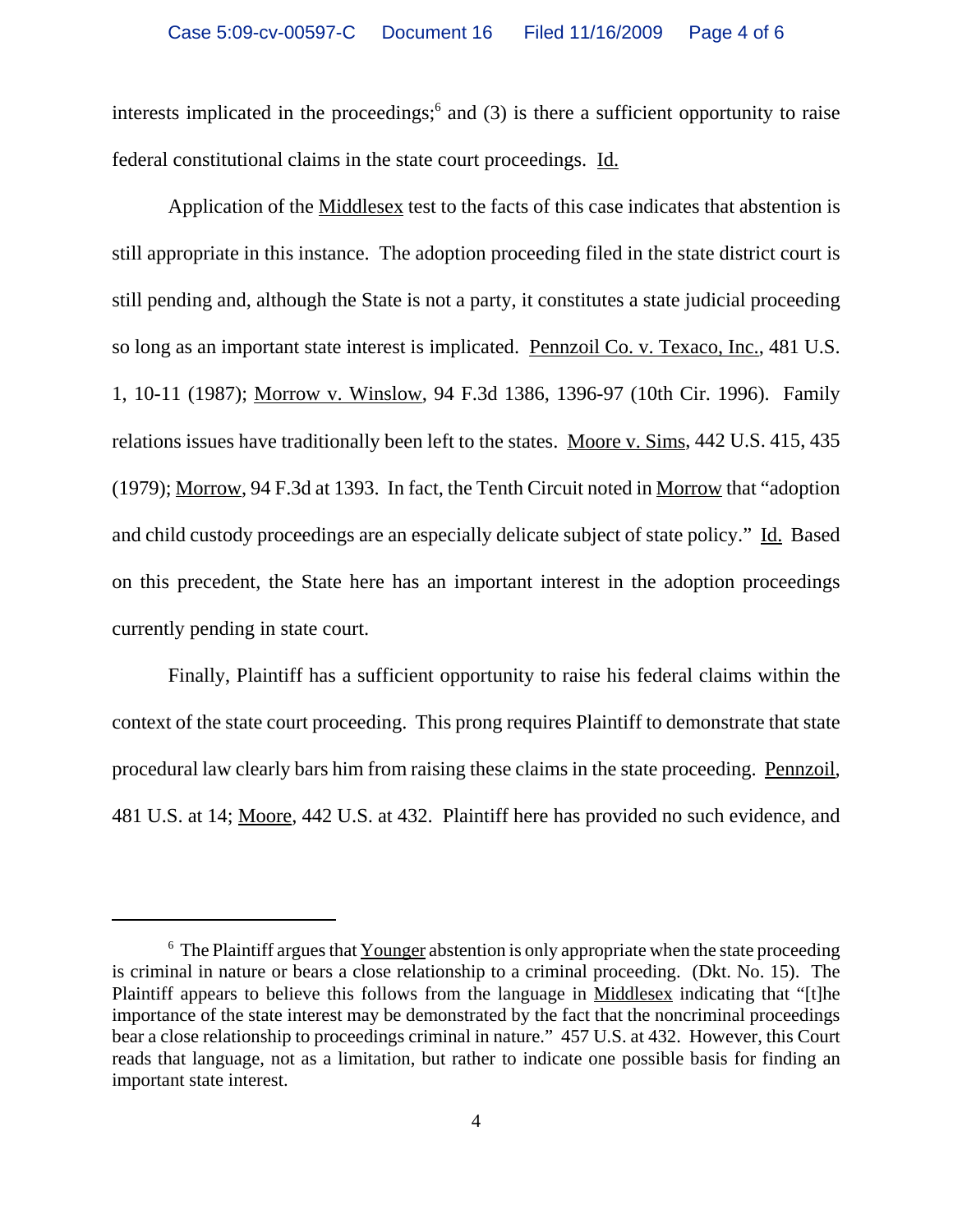therefore, the Court finds that Plaintiff has an adequate opportunity to raise his federal claims in the current state court proceedings.

It appears, then, that the Middlesex rule counsels abstention in this case unless an exception applies. The Younger doctrine does not apply when "the state proceeding is motivated by a desire to harass or is conducted in bad faith, or where the challenged statute is 'flagrantly and patently violative of express constitutional provisions.'" Huffman, 420 U.S. at 611. The Supreme Court also recognized that abstention is not appropriate when the state court is unable to fully or fairly adjudicate the federal issues because of "extraordinary circumstances." Kugler v. Helfant, 421 U.S. 117, 124 (1975). These are very narrow exceptions, and do not often require federal courts to hear cases when they would otherwise abstain. Huffman, 420 U.S. at 1212; 17B Charles Alan Wright, et al., Federal Practice and Procedure: Jurisdiction § 4255 (3d ed. 2007).

There is no indication that the state proceeding in this case is motivated by a desire to harass or that it is conducted in bad faith. Additionally, Plaintiff is challenging the state court's application of the federal Indian Child Welfare Act, and there is no allegation that this statute is "flagrantly and patently violative of express constitutional provisions," so the second exception to Younger does not apply. Finally, this Court determines that there are not extraordinary circumstances in this case to justify permitting Plaintiff to litigate these issues in federal court. In a child custody dispute dealing with issues of child abuse, the Supreme Court found there were not extraordinary circumstances and that Younger abstention was required. Moore, 442 U.S. at 434. The circumstances of this case are not so